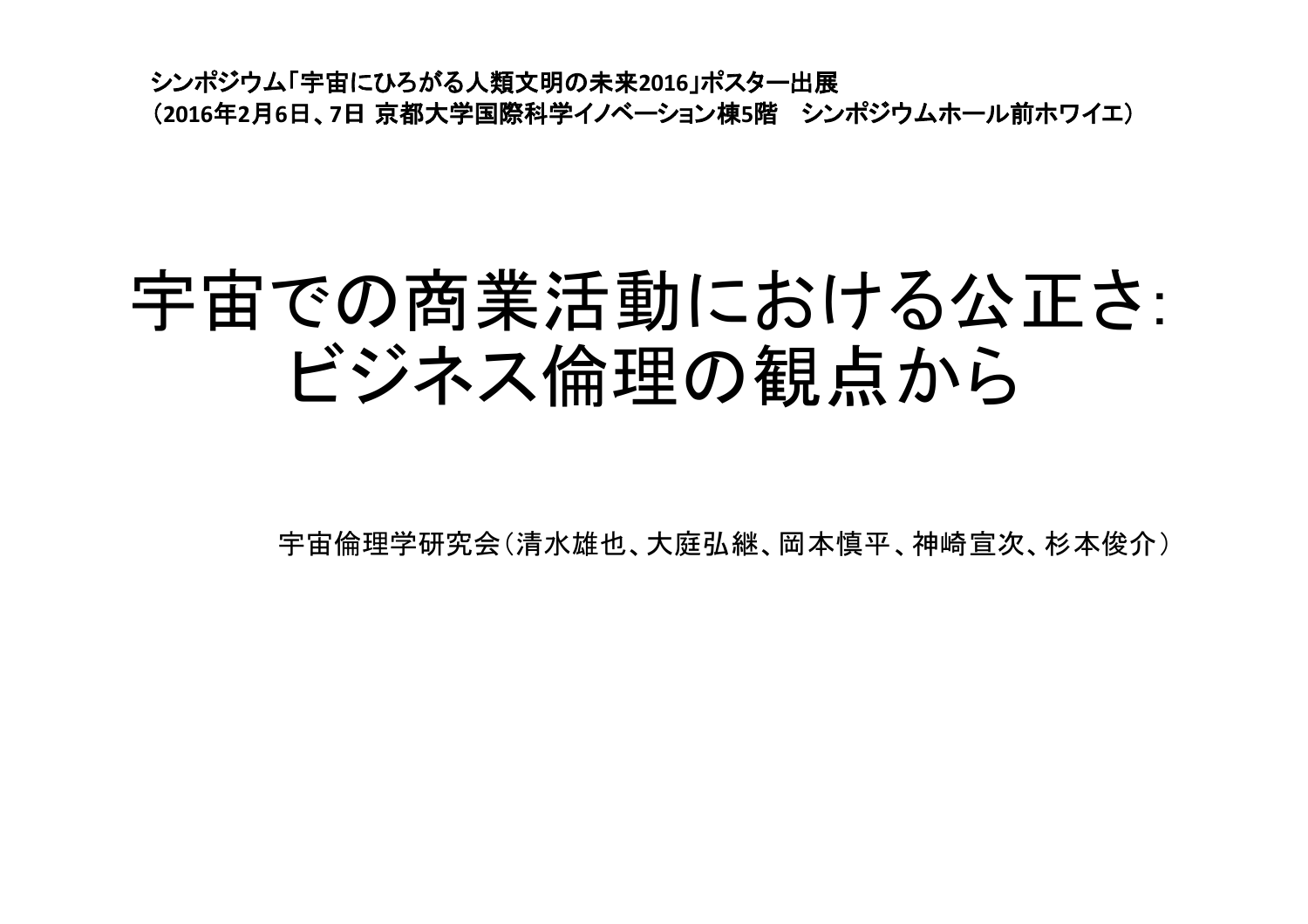

### 宇宙ビジネスと企業の見取り図

(2015 Commercial Space Transportation Forecasts参考)



日本航空宇宙工業会(SJAC)による 宇宙産業の分類

1. 宇宙機器産業

ロケット・人工衛星などの開発、打ち上げ、運用

2. 宇宙利用サービス産業

衛星通信・放送等、宇宙インフラ利用サービス を提供

3. 宇宙関連民生機器産業

GPSなどのハードウェアを製造

4. ユーザー産業群

上記の 2 と 3 からサービスとハードウェアを購 入・利用して新たなサービスを提供

的川泰宣監修『入門から業界動向までひと目 でわかる 宇宙ビジネス』、アスキー・メディア ワークス 2011. pp. 124-125.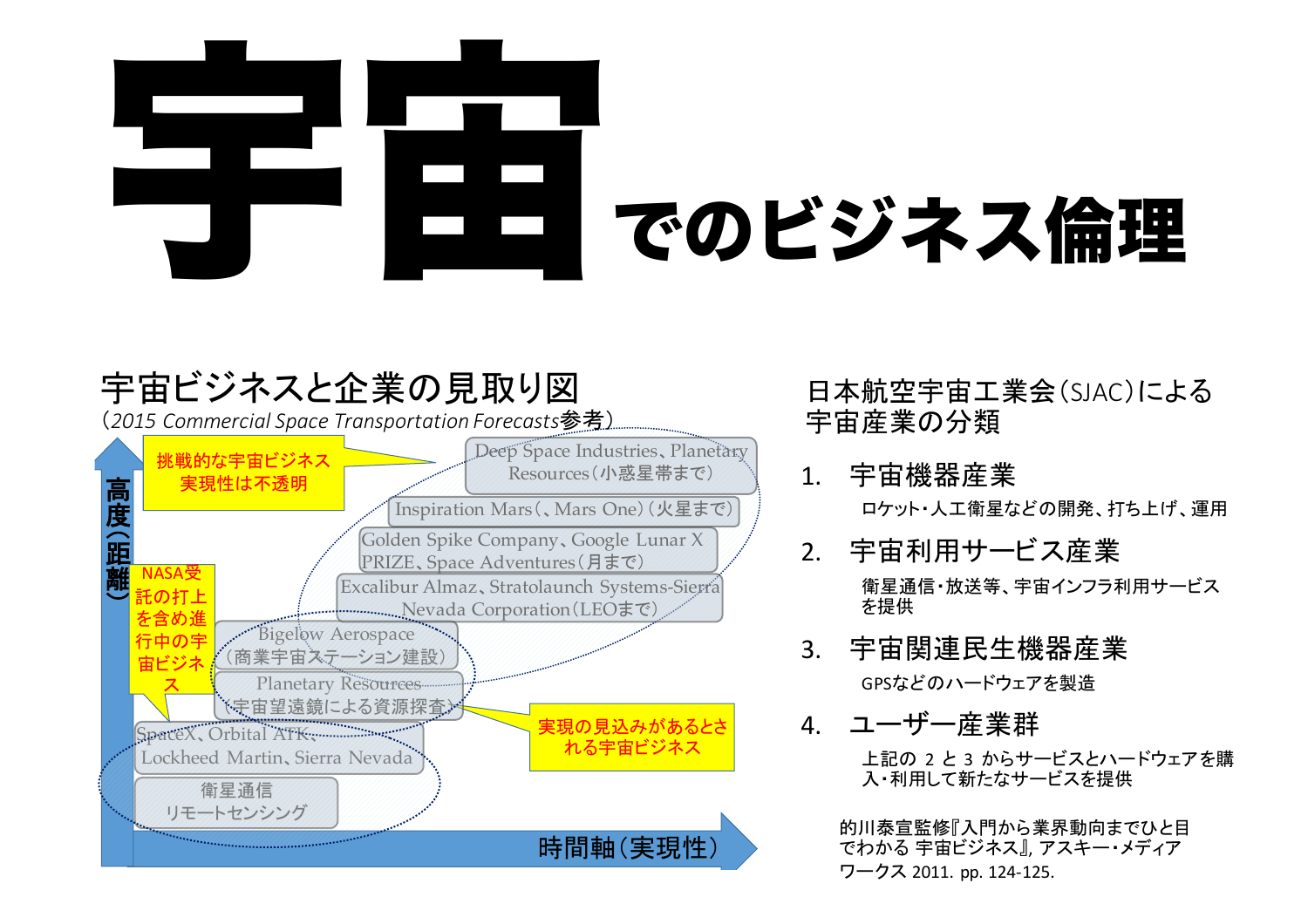### 関連する条約や法など

#### 宇宙条約(1966採択, 1967発効)

「この条約の当事国は...

平和目的のための宇宙空間の探査及び利用の進歩が全人類の共同の利益で あることを認識し、

宇宙空間の探査及び利用がすべての人民のために、その経済的又は科学的発 展の程度にかかわりなく、行われなければならないことを信じ、…」

#### 第6条

冬約の当事国は、月その他の天体を含む宇宙空間における自国の活動について、 それが政府機関によって行われるか非政府団体によって行われるかを問わず、国 際責任を有し、自国の活動がこの条約の規定に従って行われることを確保する国 際的責任を有する。 月その他の 天体を含む宇宙 空間における非政 府団体 の活動 は、条約の関係当事国の許可及び継続的監督を必要とするものとする。…

 $(htto://www.iaxai/p/library/space law/chabter 1/1-2-2-5$  i.html  $kJ$ )

#### 月協定(1979採択、1984発効)

#### 第11条

1. 月及びその天然資源は人類の共同財産であり、この協定の規定、とりわけ本条 5の規定に表現される…

3. 月の表面又は地下若しくはこれらの一部又は本来の場所にある天然資源は、 いかなる国家、政府間国際機関、非政府間国際機関、国家機関又は非政府団体 若しくは自然人の所有にも帰属しない。月の表面又は表面下に対する要員、宇宙 機、装備、施設、基地及び設備、及びこれらの表面又は地下に接続する構造物を 配置することは、月の表面又は地下若しくは月のいずれかの地域に対する所有権 を生じさせるものではない。…

**宇宙基本法(2008)** 

第三条 (国民生活の向上等)

第四条 (産業の振興)

宇宙開発利用の積極的かつ計画的な推進、宇宙開発利用に関 する研究開発の成果の円滑な企業化等により、我が国の宇宙産業その他の産業 の技術力及び国際競争力の強化をもたらし、もって我が国産業の振興に資するよ う行われなければならない。

第五条 (人類社会の発展)

宇宙開発利用は、宇宙に係る知識の集積が人類にとっての知的資産であることに かんがみ、先端的な宇宙開発利用の推進及び宇宙科学の振興等により、人類の 宇宙への夢の実現及び人類社会の発展に資するよう行われなければならない。 第七条 (環境への配慮)

宇宙開発利用が環境に及ぼす影響に配慮して行われなければ ならない.

第十六条(民間事業者による宇宙開発利用の促進)

第二十条 (環境の保全)

国は、環境との調和に配慮した宇宙開発利用を推進するために必要な施策を講ず るものとする。

2 国は、宇宙の環境を保全するための国際的な連携を確保するように努めるもの とする。

#### 宇宙活動法(仮)

「宇宙基本法に基づき、民間事業者などによる宇宙活動を積極的に促進するため、 民間宇宙活動に対応し得る法制度として宇宙活動法を整備1

(https://www.kantei.go.jp/jp/singi/utyuu/housei/dai5/ho5 siryou1.pdf より)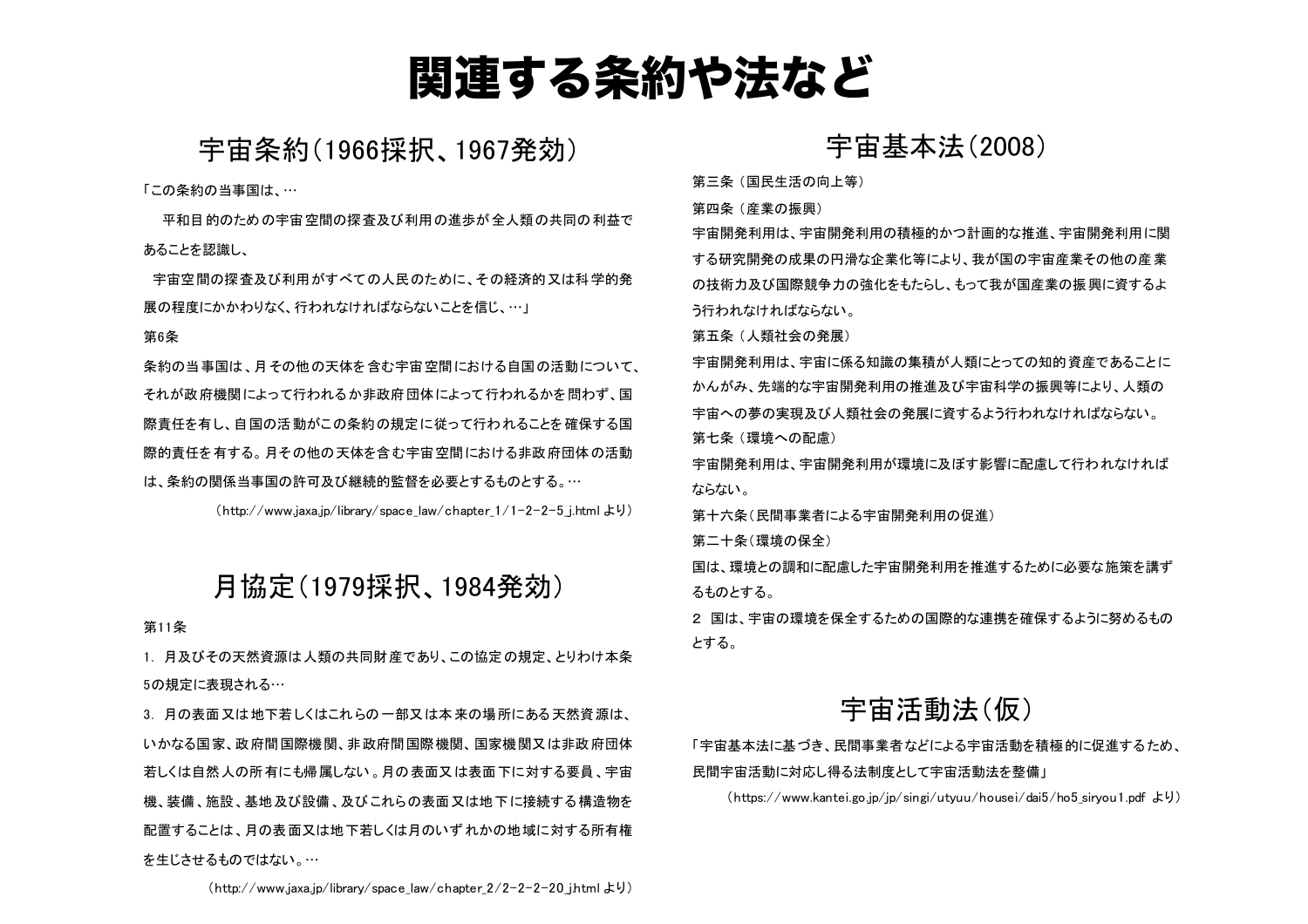# ビジネス倫理とは何か

- ノーマン・ボウイの道徳的企業の原則
- 1. 企業はすべてのステークホルダー(利害関係者)のステーク(利害)を考慮すべき。
- 2. 企業はステークホルダーに、企業のルールや経営方針が施行される以前の決議に参加してもらうべき。
- 3. あらゆる決定において特定のステークホルダーの利益が優先されるようなことがあってはならない。
- 4. あるステークホルダー・グループのメンバーの数が多いからという理由で、他のステイクホルダーの人間性がそのステイクホルダーの人 間性のために犠牲になってはならない。
- 5. 矛盾する商慣行を採用することはできないし、どのステイクホルダーであっても、その人格のうちにある人間性を侵害することはできない。
- 6. あらゆる企業は善行という不完全義務をもつ。
- 7. ステイクホルダーどうしの関係が公正のルールによる統制を受けることを保障できるように設計された手続きを、1から6と矛盾しないよう に確立しなければならない。
	- ˽Norman E. Bowie [1999] *Business Ethics: A Kantian Perspective*, Blackwell Publishing, p.90.

(邦訳:ノーマン・E. ボウイ(中谷常二・勝西良典訳)『利益につながるビジネス倫理―カントと経営学の架け橋』、2009年、118頁。)

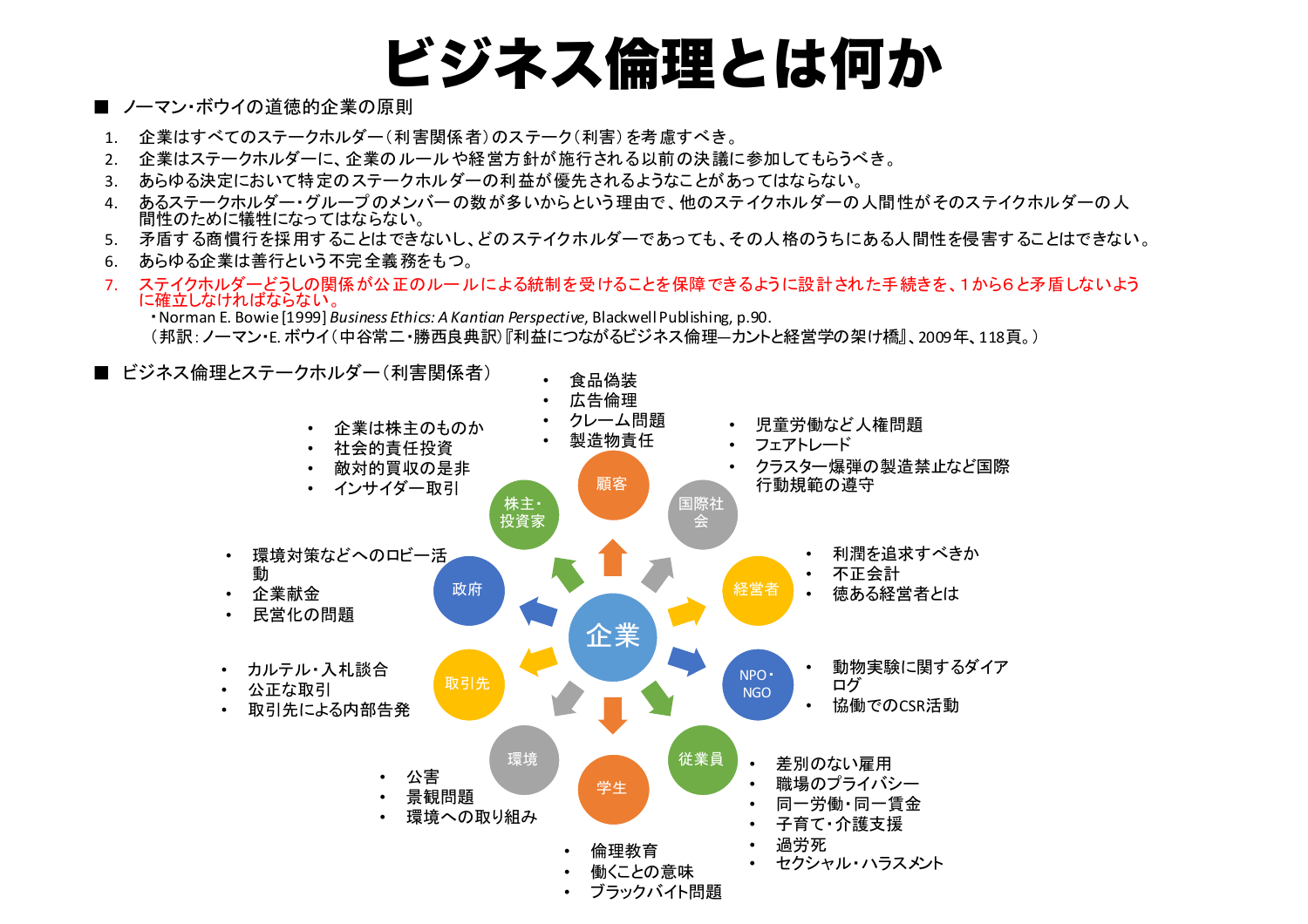# 宇宙産業での倫理憲章 参考:

- 1. 我々はあらゆる地球外開発が、宇宙と地球で生活し働く未来世 代に及ぶ影響を考慮するだろう。
- 2. 我々が宇宙と地球でビジネス上の取引を行なう際は、インテグリ ティ、正直、公平さ、そして倫理を高いレベルで保つだろう。
- 3. 我々は地球外でも自由市場経済を保証するようコミットする。
- 4. 我々は尊敬、思いやり、配慮ある熟慮をもって宇宙空間を扱うこ とに同意する。
- 5. 我々は宇宙空間とそこにある経済的資源に対する良いスチュ ヮード(管財人)になるよう務めるだろう。
- 6. 我々は、地球上に環境保護区域や指定領域があるのと同様に、 月面上や他の天体上の特定の領域に対する環境保護を支援す る。
- 7. すべての企業従業員は、その企業とともに働く他の人々とともに、 我々が一企業として地球外で着手する倫理的な経済開発に対し て応答責任と説明責任を負うことに同意する。
- 8. 我々は消費者安全と製品安全を念頭に置いて企業を経営する だろう。
- |9. 我々の企業は、あらゆる地球外ビジネス事業がもつ倫理的本性 に関する諸問題に取り組み、それを承認するため企業倫理委員 会を設置するだろう。
- 10.利益相反はこの倫理委員会に十分開示することになる。
- 11.我々の企業はどんな政治候補者や組織であれなされた献金は どんなものでも十分即座に公衆へ開示するだろう。企業の倫理 委員会はこうした献金はすべて承認するだろう。
- 12.我々の企業は、宇宙商業の倫理的発展をモニタし支援するよう 意図された私的もしくは公的な合法的な監督機関を設置する産 業のなかで、活動するだろう。

• Livingston, David [2003] "A Code of Ethics for Conducting Business in Outer Space", *Space Policy*, *Vol.19*, pp.93-94.

ISO/SR 国内委員会 監修、日本規格協会 編『日本語 訳 ISO26000:2010 社会的責任に関する手引き』

- (組織の)社会的青仟=CSR を拡張
- 組織 = 企業以外にも、NPOや学術団体等を含む
- 七つの原則
	- 1. 説明青仟
	- 2. 透明性
	- 3. 倫理的な行動
	- 4. ステークホルダーの尊重
	- 5. 法の支配の尊重
	- 6. 国際行動規範の尊重
	- 7. 人権の尊重
- 七つの中核的課題
	- 1. 組織統治
	- 2. 人権
	- 3. 労働慣行
	- 4. 環境
	- 5. 公正な事業慣行
	- 6. 消費者課題
	- 7. コミュニティへの参画及びコミュニティの発展

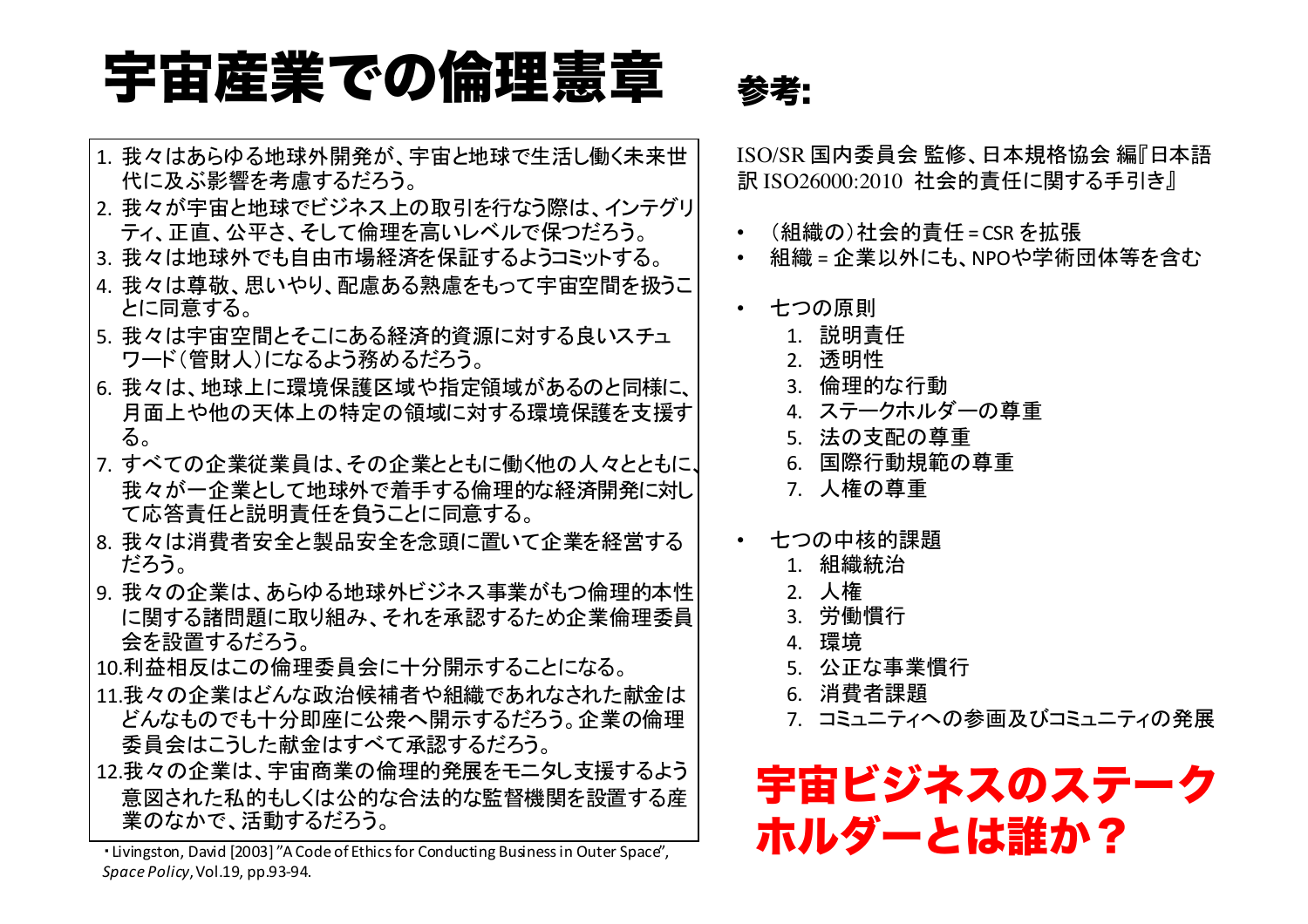#### 宇宙旅行に行きたい?



˅˵ˤ˗˾˶ˏ˭˽ˎ˧˾ˎ˗ʻ˾ˏ & JAXA 「宇宙旅行市場調査――詳細レポート」(2014年)

# 宇宙旅行の倫理学的問題

1) 宇宙旅行のために使われる莫大な費用.

- ➡ 別のことに使われるべきではないか? (めぐまれない人々のため、など)
- 2) 宇宙旅行に伴う大きな危険
	- ➡ 個人の選択に任せてしまってよいのか? (制約が必要ではないか)

T. Milligan, 2015, *Nobody Owns the Moon*. [Ch. 3]

### 宇宙旅行に行った人々

これまでのところ、個人旅行は全てソユーズによるISS滞在旅行.

[2001] Dennis Anthony Tito(技術者・宇宙飛行関係者) [2002] Mark Shuttleworth (実業家) [2005] Gregory Hammond Olsen (起業家·技術者·科学者) [2006] Anousheh Ansari (実業家) [2007] Charles Simonyi(プログラマー・実業家) \*2009年に2回目 [2008] Richard Garriott de Cayeus (ゲームクリエイター・起業家) [2009] Guy Laliberté (大道芸人·実業家·慈善活動家) [辞退] Sarah Brightman(歌手)...2015年予定だったが同年に辞退. [今後] 髙松聡(クリエイティブディレクター)

### 宇宙旅行の値段



TRIPGRAPHICS「2013年宇宙の旅」(http://tg.tripadvisor.jp/space/)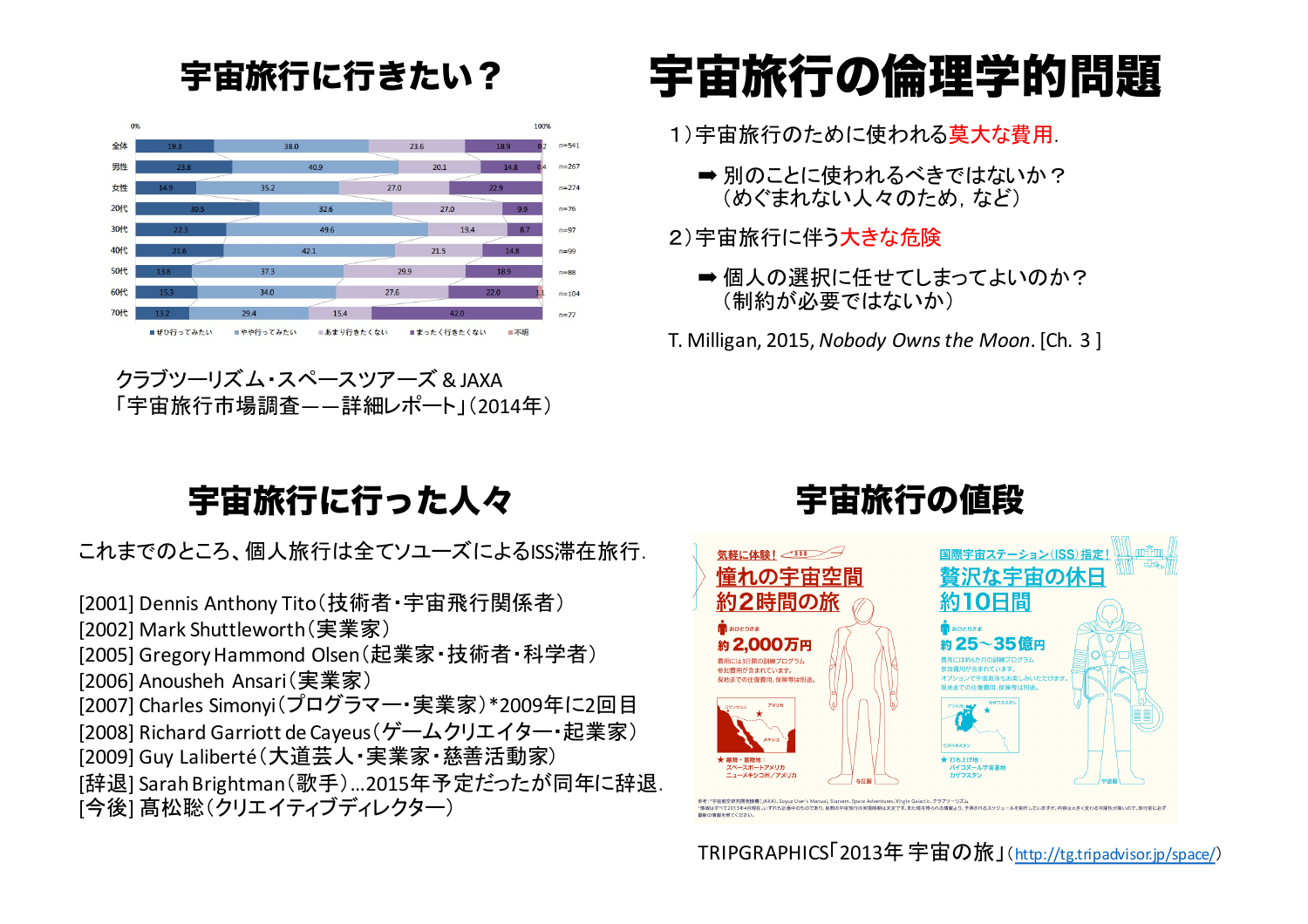#### 宇宙旅行の健康リスク

•緊急医療(救急)

- ・ガン.骨粗鬆症. 宇宙酔いなどの可能性上昇.
- •微少重力下における処方薬の効き方の変化.
- •再突入時の脱水•目眩.
- •宇宙不適応症候群.
- ・骨密度の低下.
- •微少重力下での病気(病原体の毒性増加など). ・性交と妊娠.

M. Marsh, 2006, "Ethical and Medical Dilemmas of Space Tourism,"

*Advances in Space Research*37.

#### インフォームド・コンセント?

旅行提供者と旅行者との契約の公正性 ー 不確実な健康リスクなどをどう扱う? ➡ 候補はインフォームド・コンセント.

- インフォームド・コンセントの問題
- ー 数値的に表現できない不確実性
	- ➡ 合理的で自律的な意思決定は可能?

非常に危険な労働環境の場合、労働者本人の意思 決定の外(政府など)から制限がかかることがある. 他者危害さえなければ自分を好きにしていいのか?

#### 未成年の宇宙旅行

宇宙旅行のような高リスク活動に関して 大人たちは未成年の参加に同意してよいのか

- 一親の同意があれば子どもでも参加可能?
- 一 参加への公正な意思決定の手続きとは? ➡ 未成年への拡張はより複雑な問題を提起。

M. Marsh, 2010, "Ethical Issues Regarding Informed Consent fir Minors for Space Tourism," SPESIF-2010.

- インフォームド・コンセントの問題は将来生まれる 子どもたちへの拡張にあたっても熟考が必要になる。
	- 親のく趣味·遊び>で放射線被爆の影響を受ける 胎児や将来世代の権利をどう扱うべきだろうか.

少なくとも典型的な医療行為において適用されている インフォームド・コンセントのモデルを宇宙旅行に そのまま適用することは不可 ➡ 致命的な不確実性.

字宙旅行に伴う費用やリスクの問題 は当事者の意思決定だけの問題で はない.

公正な宇宙旅行ビジネスという理想 は多くの倫理学的難問を抱え込ん でいる.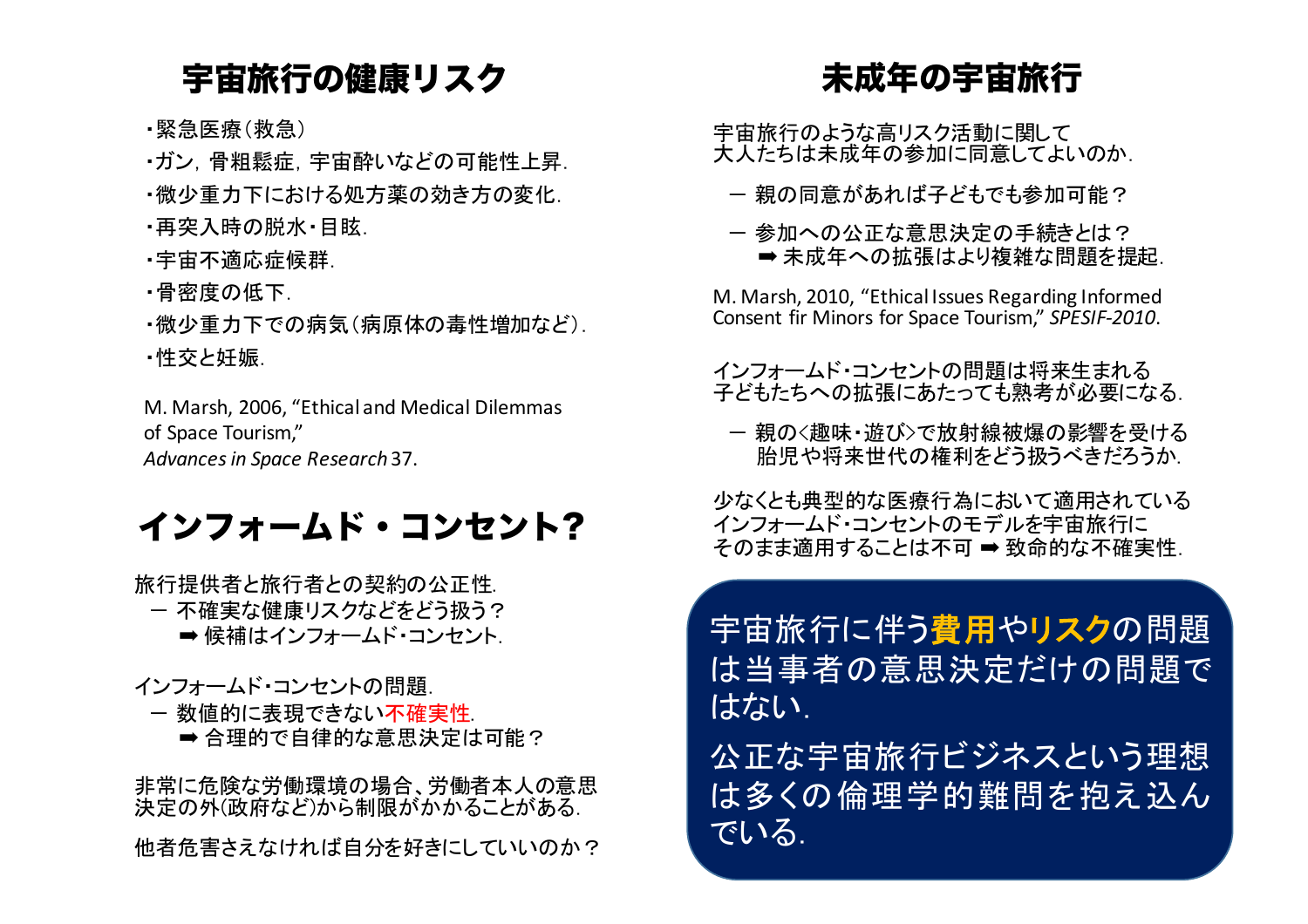### 静止軌道の「土地」問題

#### 静止軌道は「有限な天然資源」

- その分配·管理は国際電気通信連合(ITU)の管轄。
- 帯域・軌道位置の獲得が「早い者勝ち」にならないように、 途上国にも最低限の割り当てをおこなって公平性を確保。
- とはいえ、制度の穴をついた不正な利用申請も発生。

#### トンガ:ペーパー衛星事件

- 1990年、トンガ政府は16の静止軌道位置を申請。
	- 翌年、そのうち6つの軌道位置の使用権を獲得。
- だが、トンガには自国での人工衛星の使用実績なし。
	- 実際には、軌道位置をアメリカなどの他国の私企業にリース することで利益を得ていた。
	- この申請と実態の乖離は、「真正のニーズを欠いた」不正な 運用であると国際的な非難を浴びた。
	- ITUは人工衛星運用開始までの猶予期間を引き下げ、申請<br>の審査を厳格化することで同様の問題の発生を防止。

#### イラン:ゾーラー2号事件

- 2004年、イラン、フランス、サウジアラビアの各国が東経26 度の静止軌道の利用を申請(期限7年)
	- 先着順によりイランが権利取得。
		- イランは人工衛星「ゾーラー2号(Zohrer-2)」の打ち上げを計画。
	- だが、7年後の2011年までにイランが衛星を 打ち上げた形跡はなく、権利失効かと思われた。
- ところがイランは、「東経26度での「ゾーラー2号」の運用 実績がある」と主張。権利保持を訴える。
	- 実際には、他国の衛星を一時的に東経26度に移動させ、 その衛星を「ゾーラー2号である」と称していただけだった。
	- 結局、イランは軌道位置の権利を喪失し、その権利は<br>アランスとサウジアラビアで折半することに。

### デュアル・ユースの問題

#### 宇宙でのデュアルユースの現状

• 民間通信衛星や観測衛星を各国軍隊は利用

#### 軍事目標としての民間衛星

- 観測衛星や通信衛星への軍隊の依存度の高まり
- 正当な攻撃目標として民間衛星が該当する可能性

#### 民間衛星の兵器転用の可能性。

- ①衛星攻撃兵器:衛星そのものを物理的に衝突させ る、衛星を破壊しデブリとして衝突させる。
- ②人工衛星そのものを、質量兵器として地球に投入。 ただし、質量および形状によって効果は限定的で、現 状での脅威度は低い。

#### 宇宙におけるテロリズムの可能性

- 自動運転車のハッキング実験成功(2015年)
- 衛星回線のハッキング実験成功、但し衛星そのもの の管制には至らず。(2015年)
- 国家に限らず、テロリストがセキュリティが脆弱な民間 衛星を利用して、宇宙でのテロを実行可能
- ▶ ビジネスを含めて宇宙開発の進展は、意図の有無にかかわら ないデュアル・ユースの問題を惹起する。
- > 検討すべきは、現状を追認する以外にこの問題に対する対応 が本当にないのかどうか。

小塚荘一郎・佐藤雅彦 編著 (2015)『宇宙ビジネスのための宇宙法入門』有斐閣 青木節子 (2013) 「衛星周波数獲得に関する国際動向」 内閣府宇宙政策委員会 調査分析部会 第8回会合 配布資料

http://www8.cao.go.jp/space/comittee/tyousa-dai8/siryou3.pdf